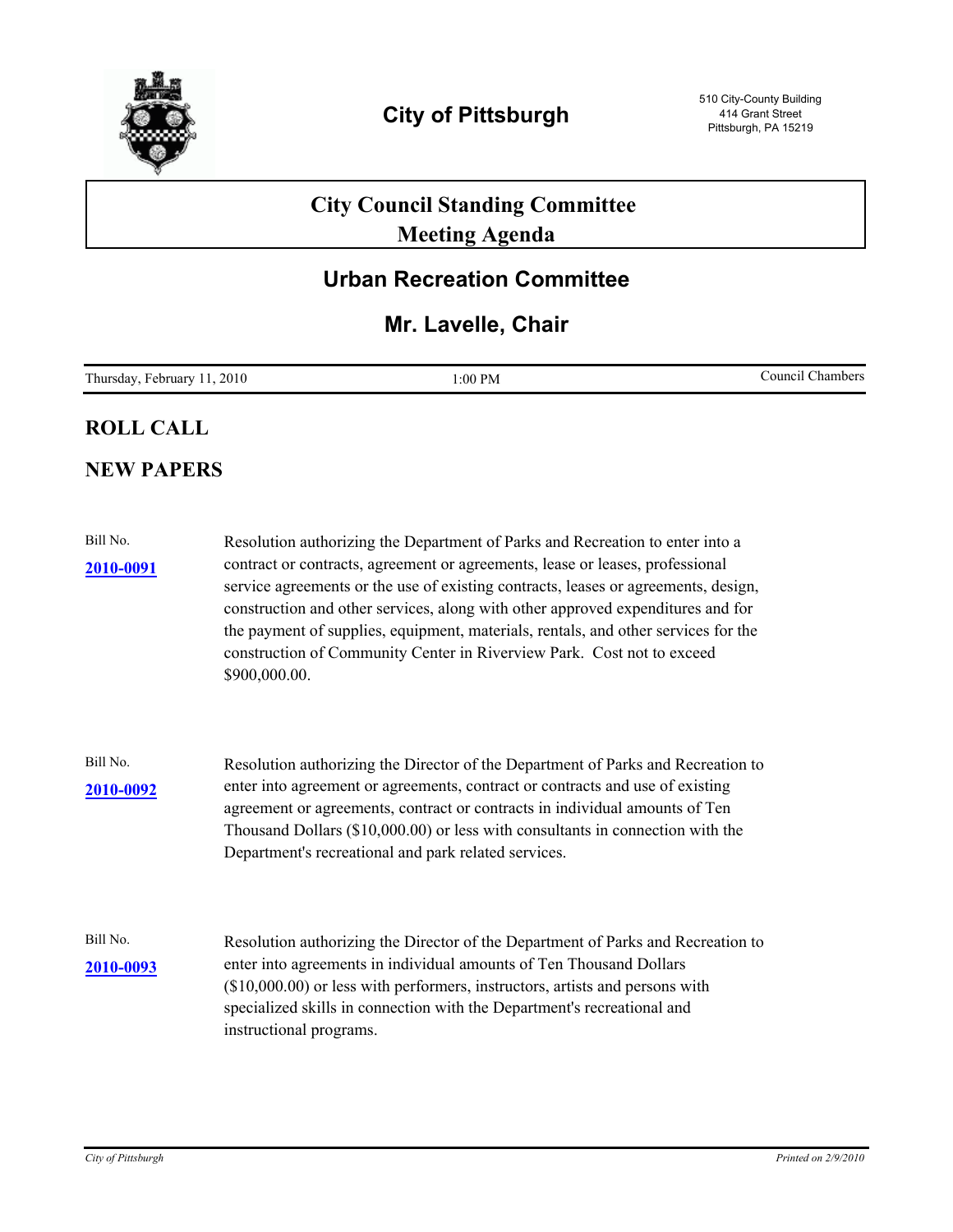| Bill No.<br>2010-0094 | Resolution authorizing the Department of Parks and Recreation to enter into a<br>contract or contracts, agreement or agreements, professional service agreements or<br>the use of existing contracts, agreements, and other services, along with other<br>approved expenditures and for the payment of supplies, equipment, materials,<br>rentals, and other services for the implementation of an Asset Management<br>System throughout the Department of Parks and Recreation facilities and office.<br>Cost not to exceed \$39,000.00. |
|-----------------------|-------------------------------------------------------------------------------------------------------------------------------------------------------------------------------------------------------------------------------------------------------------------------------------------------------------------------------------------------------------------------------------------------------------------------------------------------------------------------------------------------------------------------------------------|
| Bill No.<br>2010-0095 | Resolution authorizing the Mayor and the Department of Parks and Recreation to<br>enter into a License Agreement with the Catholic Diocese of Pittsburgh, St.<br>Catherine of Sienna Parish parking lot located at Broadway Avenue and Belasco<br>Street for a 2010 Farmers' Market.                                                                                                                                                                                                                                                      |
| Bill No.<br>2010-0096 | Resolution authorizing the Mayor and the Department of Parks and Recreation to<br>enter into a License Agreement with the Parking Authority for the use of property<br>on 20th and Sidney Streets for the 2010 Farmers' Market.                                                                                                                                                                                                                                                                                                           |
| Bill No.<br>2010-0097 | Resolution authorizing the Mayor and the Director of the Department of Parks and<br>Recreation to enter into a License Agreement with Union Real Estate Company of<br>Pittsburgh for the use of property behind Carrick Shopping Center for the 2010<br>Farmers' Market.                                                                                                                                                                                                                                                                  |
| Bill No.<br>2010-0098 | Resolution authorizing the Mayor and the Department of Parks and Recreation to<br>enter into a License Agreement with the Catholic Diocese of Pittsburgh,<br>Immaculate Conception School parking lot for a 2010 Farmers' Market.                                                                                                                                                                                                                                                                                                         |
| Bill No.<br>2010-0099 | Resolution providing for an Agreement with the Allegheny County Community<br>College (CCAC) for reimbursement for health and wellness programs for the<br>Senior Community Program via the Allegheny County Area Agency on<br>Aging/State Primetime Health Allocation in an amount not to exceed \$20,000 for<br>the Department of Parks and Recreation.                                                                                                                                                                                  |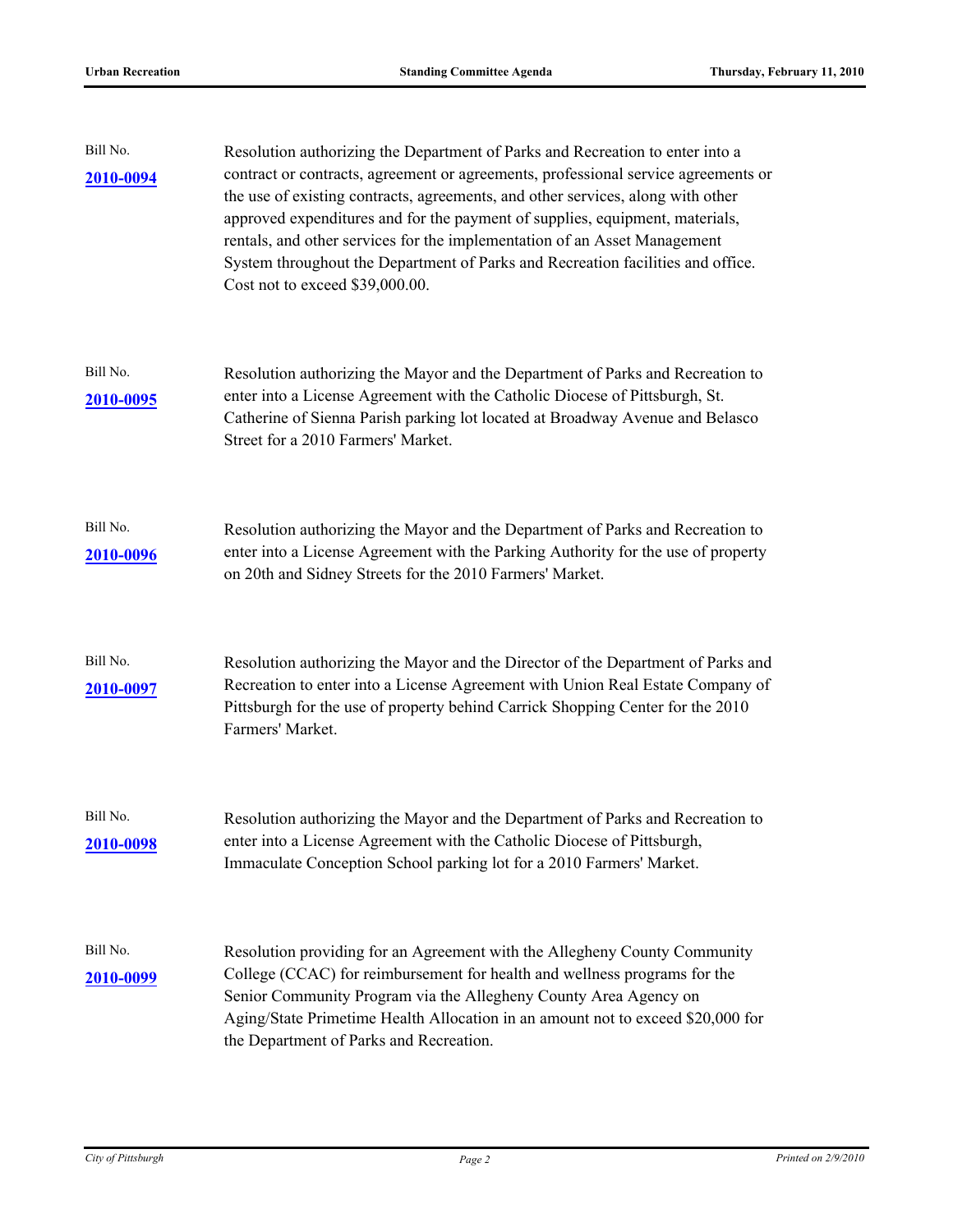| Bill No.<br><b>2010-0100</b> | Resolution providing for an Agreement or Agreements, Lease(s) and/or License<br>Agreement(s) for the use of certain property for senior facilities for the provision<br>of center services to seniors in an amount not to exceed \$100,000.00, chargeable<br>to and payable from the Seniors Community Program Trust Fund in the<br>Department of Parks and Recreation.                                                                                                                                      |
|------------------------------|--------------------------------------------------------------------------------------------------------------------------------------------------------------------------------------------------------------------------------------------------------------------------------------------------------------------------------------------------------------------------------------------------------------------------------------------------------------------------------------------------------------|
| Bill No.<br><u>2010-0101</u> | Resolution providing for an Agreement or Agreements with the Pittsburgh Board<br>of Public Education for the purpose of providing meals in connection with the<br>2010 Summer Food Service Program in the Department of Parks and Recreation.<br>The total cost shall not exceed Seven Hundred Seventy Thousand Dollars<br>(\$770,000.00).                                                                                                                                                                   |
| Bill No.<br><b>2010-0102</b> | Resolution authorizing the Department of Parks and Recreation to enter into a<br>contract or contracts, agreement or agreements, or the use of existing contracts or<br>agreements and other approved expenditures for the construction of Splash Zones,<br>aquatic playground facilities. Cost not to exceed \$500,000.00.                                                                                                                                                                                  |
| Bill No.<br>2010-0103        | Resolution authorizing the Department of Parks and Recreation to enter into a<br>contract or contracts, agreement or agreements, or the use of existing contracts or<br>agreements and other approved expenditures for the maintenance of City<br>swimming pools. Cost not to exceed \$50,000.00.                                                                                                                                                                                                            |
| Bill No.<br>2010-0104        | Resolution authorizing the Department of Parks and Recreation to enter into a<br>contract or contracts, agreement or agreements, or the use of existing contracts or<br>agreements and other approved expenditures for the maintenance and<br>enhancement of City recreation and senior centers. Cost not to exceed<br>\$50,000.00.                                                                                                                                                                          |
| Bill No.<br><u>2010-0105</u> | Resolution authorizing the Department of Parks and Recreation to enter into a<br>contract or contracts, agreement or agreements, lease or leases, professional<br>service agreements or the use of existing contracts, leases or agreements, design,<br>construction and other services, along with other approved expenditures and for<br>the payment of supplies, equipment, materials, rentals, and other services for the<br>construction of the new Southside Dog Park. Cost not to exceed \$80,000.00. |